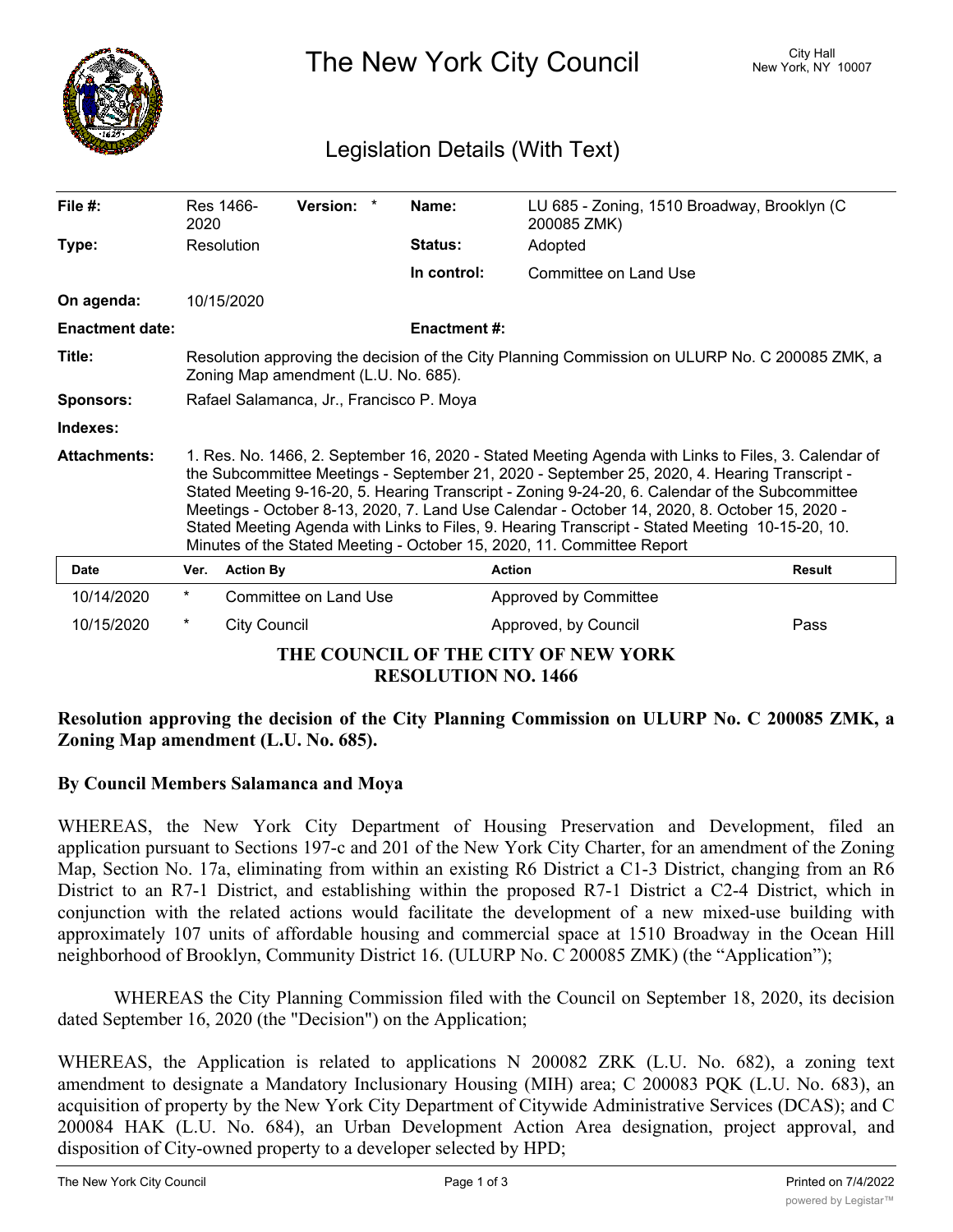WHEREAS, the Decision is subject to review and action by the Council pursuant to Section 197-d of the City Charter;

WHEREAS, upon due notice, the Council held a public hearing on the Decision and Application on September 24, 2020;

WHEREAS, the Council has considered the land use implications and other policy issues relating to the Decision and Application; and

WHEREAS, the Council has considered the relevant environmental issues, including the Revised Negative Declaration issued November 21<sup>st</sup>, 2019, which supersedes the Negative Declaration issued October 7  $t<sup>th</sup>$ , 2019, (CEQR No. 19HPD057K) which include an (E) designation to avoid the potential for significant adverse impacts related to hazardous materials and noise (E-536) (the "Revised Negative Declaration");

## RESOLVED:

The Council finds that the action described herein will have no significant impact on the environment as set forth in the (E) Designation (E-536) and Revised Negative Declaration.

Pursuant to Sections 197-d and 200 of the City Charter and on the basis of the Decision and Application, and based on the environmental determination and consideration described in the report, C 200085 ZMK, incorporated by reference herein, and the record before the Council, the Council approves the Decision of the City Planning Commission.

The Zoning Resolution of the City of New York, effective as of December 15, 1961, and as subsequently amended, is further amended by changing the Zoning Map, Section No. 17a:

- 1. eliminating from within an existing R6 District a C1-3 District bounded by the easterly centerline prolongation of Jefferson Avenue, Broadway, Hancock Street, and Saratoga Avenue;
- 2. changing from an R6 District to an R7-1 District property bounded by the easterly centerline prolongation of Jefferson Avenue, Broadway, Hancock Street, and Saratoga Avenue; and
- 3. establishing within the proposed R7-1 District a C2-4 District bounded by the easterly centerline prolongation of Jefferson Avenue, Broadway, Hancock Street, and Saratoga Avenue;

Borough of Brooklyn, Community District 16, as shown on a diagram (for illustrative purposes only) dated December 2, 2019.

Adopted.

Office of the City Clerk, } The City of New York, } ss.:

I hereby certify that the foregoing is a true copy of a Resolution passed by The Council of The City of New York on  $2020$ , on file in this office.